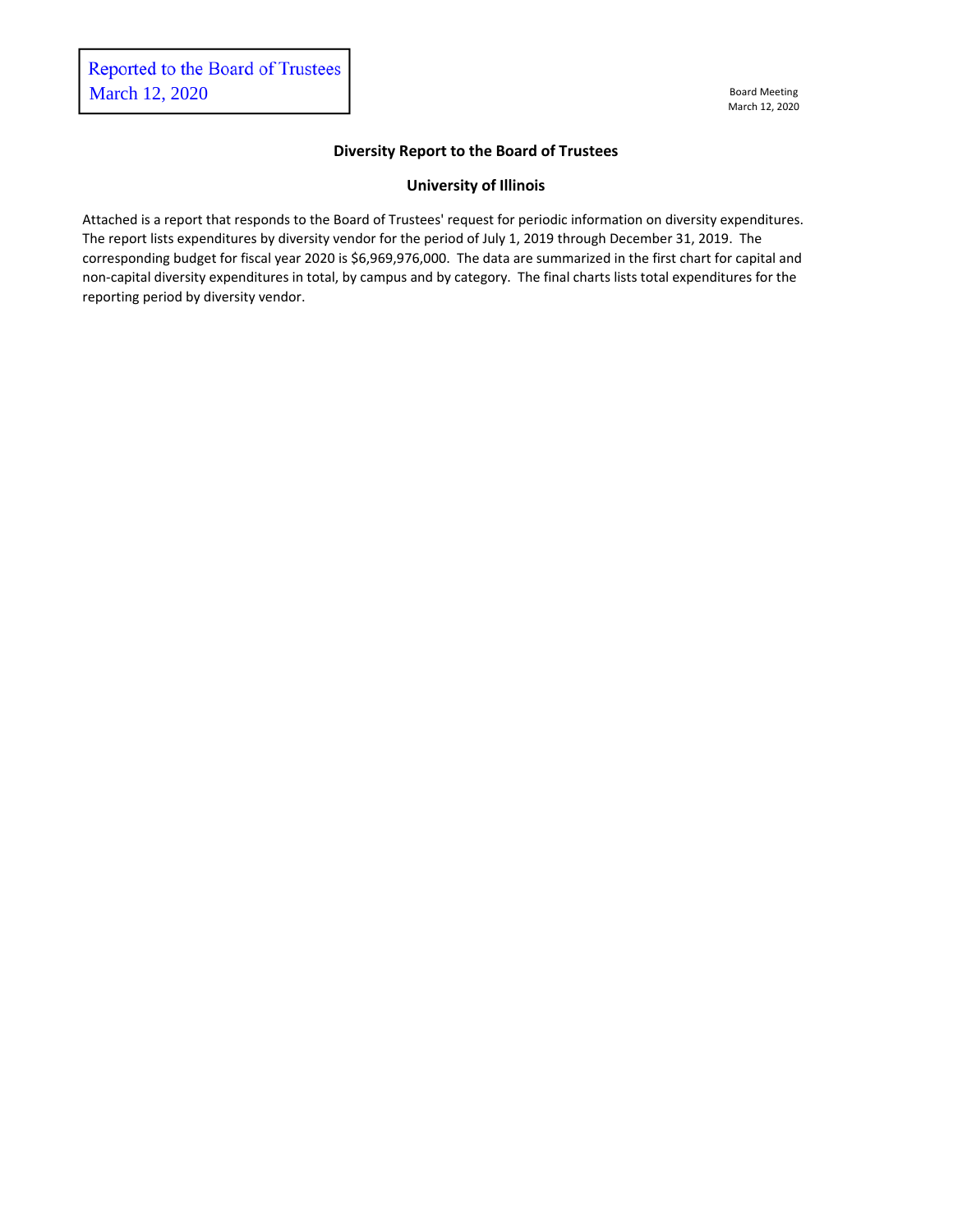

| <b>ITOTAL EXPENSE BUDGET</b>          | \$6,969,976,000.00 |
|---------------------------------------|--------------------|
| <b>IPAYMENTS ON BEHALF</b>            | \$1,715,598,000.00 |
| <b>IOTHER AUTOMATIC EXEMPTIONS</b>    | \$3,656,888,564.18 |
| <b>ITOTAL BUDGET SUBJECT TO GOAL*</b> | \$1,597,489,435.82 |
|                                       |                    |

| <b>IFY20Q2 DIVERSE SPEND</b>               | \$57.704.938.78 |
|--------------------------------------------|-----------------|
| *FY20 BEP EXEMPTIONS STILL TO BE FINALIZED |                 |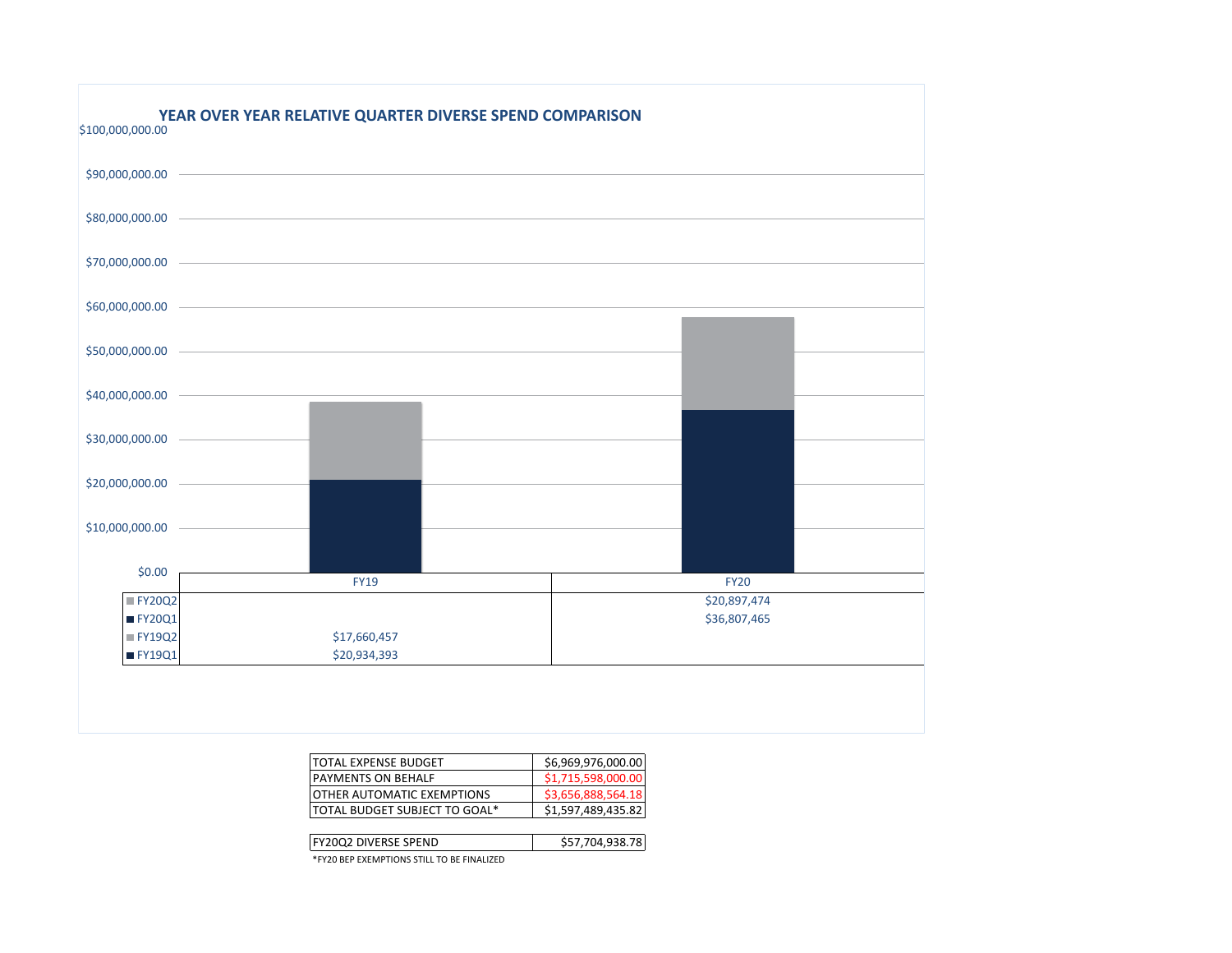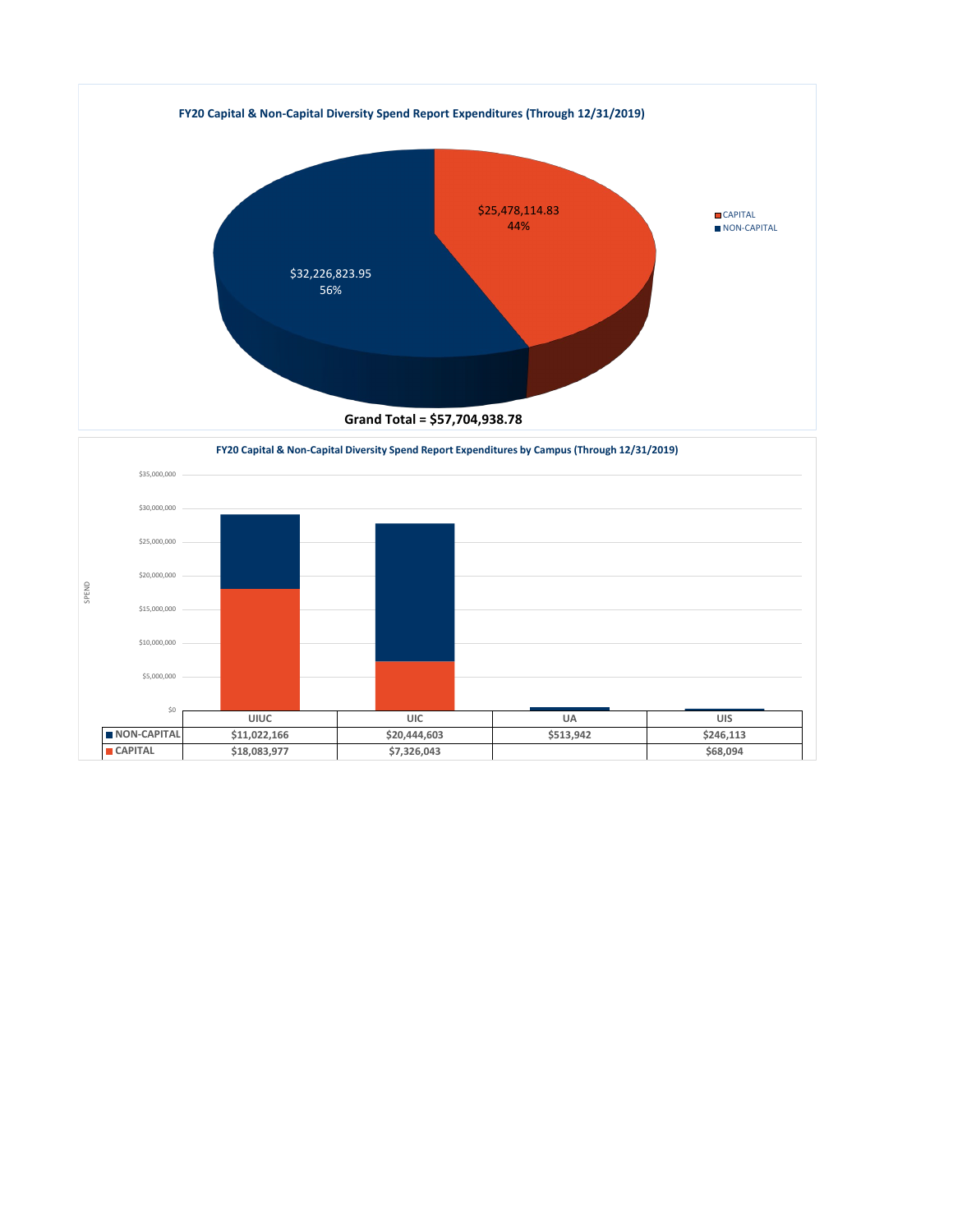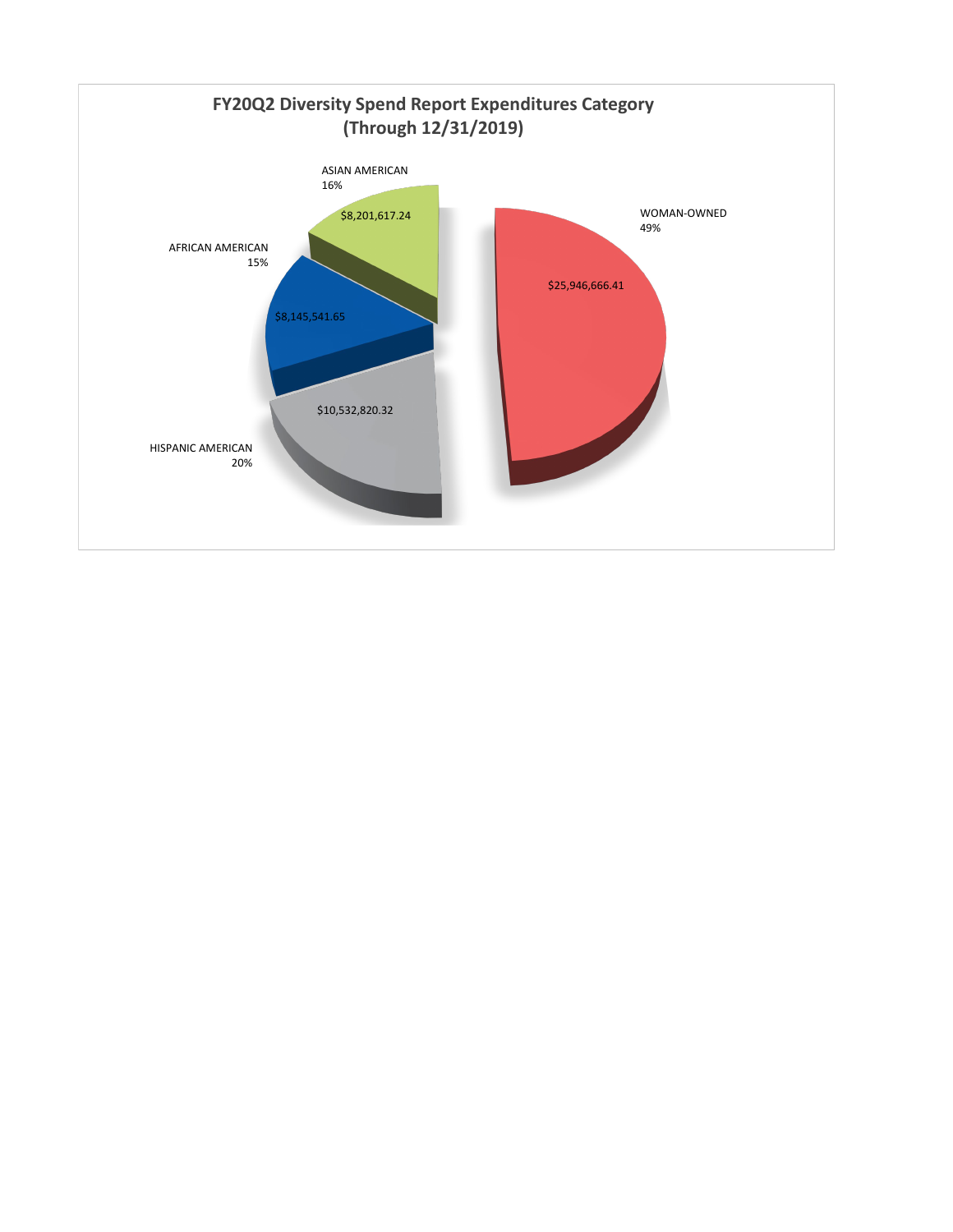| <b>VENDOR NAME</b>                                             | <b>Minority-Category</b>             | FY20 Q1 (Through<br>9/30/2019) | FY20 Q2 (Through<br>12/31/2019) | FY20 (Through<br>12/31/2019) |
|----------------------------------------------------------------|--------------------------------------|--------------------------------|---------------------------------|------------------------------|
| JP EXCAVATING AND TRUCKING                                     | AFRICAN AMERICAN                     | 682,503                        | 178,389                         | 860,893                      |
| ROBERT L MILLER ASSOCIATES INC                                 | AFRICAN AMERICAN                     | 609,656                        | 181,729                         | 791,385                      |
| SIERRA GLASS COMPANY                                           | AFRICAN AMERICAN                     | 126,000                        | 442,800                         | 568,800                      |
| ELETE CONSTRUCTION AND ENVIRONMENTAL INC                       | AFRICAN AMERICAN                     | 192,365                        | 338,552                         | 530,917                      |
| <b>EXPRESS ELECTRIC SUPPLY</b>                                 | AFRICAN AMERICAN                     | 371,225                        | 119,361                         | 490,586                      |
| NEW BEGINNINGS CONTRACTORS INC                                 | AFRICAN AMERICAN                     | 240,975                        | 212,642                         | 453,617                      |
| MOODY NOLAN INCORPORATED                                       | AFRICAN AMERICAN                     | 305,956                        | 117,984                         | 423,940                      |
| MILHOUSE ENGINEERING CONSTRUCTION INC                          | AFRICAN AMERICAN                     | 305,907                        | 333                             | 306,240                      |
| F J ROBINSONS CONTRACTING                                      | AFRICAN AMERICAN                     | 194,307                        | 108,755                         | 303,061                      |
| PUGH JONES AND JOHNSON PC                                      | AFRICAN AMERICAN                     | 214,770                        | 85,342                          | 300,112                      |
| UJAMAA CONSTRUCTION INCORPORATED                               | AFRICAN AMERICAN                     | 232,220                        |                                 | 232,220                      |
| NATIONAL HVACDBA NATIONAL INSULATION INC                       | AFRICAN AMERICAN                     | 67,617                         | 139,557                         | 207,174                      |
| PREMIER STAFFING SOURCE INC                                    | AFRICAN AMERICAN                     | 50,500                         | 117,774                         | 168,273                      |
| DAVIS DAVIS GENERAL CONSTRUCTION AND CONCRETE INC              | AFRICAN AMERICAN                     | 142,194                        | 17,249                          | 159,443                      |
| INTER CITY SUPPLY COMPANY INC                                  | AFRICAN AMERICAN                     | 76,779                         | 75,452                          | 152,230                      |
| INTERNATIONAL QUALITY CONTRACTING INC                          | AFRICAN AMERICAN                     |                                | 148,853                         | 148,853                      |
| ELECTRONIC KNOWLEDGE INTERCHANGE COMPANY                       | AFRICAN AMERICAN                     | 36,390                         | 108,290                         | 144,680                      |
| TANK CONSTRUCTION SUPPLIES LLC                                 | AFRICAN AMERICAN                     | 142,956                        | 537                             | 143,493                      |
| <b>KAP HOLDINGS LLC</b>                                        | AFRICAN AMERICAN                     | 136,532                        |                                 | 136,532                      |
| DAVID MASON ASSOCIATES OF ILLINOIS LTD                         | AFRICAN AMERICAN                     | 116,652                        | 18,529                          | 135,181                      |
| WEBB ENGINEERING SERVICES INC                                  | AFRICAN AMERICAN                     | 72,161                         | 56,525                          | 128,686                      |
| SUPPLIED INDUSTRIAL SOLUTIONS INC                              | AFRICAN AMERICAN                     | 72,915                         | 37,329                          | 110,244                      |
| <b>VEYA INC</b>                                                | AFRICAN AMERICAN                     | 20,035                         | 90,207                          | 110,242                      |
| <b>JSR ENTERPRISES INC</b>                                     | AFRICAN AMERICAN                     | 49,749                         | 57,614                          | 107,363                      |
| <b>BRIDGEPORT STEEL SALES</b>                                  | AFRICAN AMERICAN                     | 49,500                         | 49,500                          | 99,000                       |
| <b>BROOK ARCHITECTURE INC</b>                                  | AFRICAN AMERICAN                     | 96,586                         |                                 | 96,586                       |
| CK UNITED SHEET METAL AND MECHANICAL INC                       | AFRICAN AMERICAN                     | 90,044                         |                                 | 90,044                       |
| PRODUCTION DISTRIBUTION COMPANIES                              | AFRICAN AMERICAN                     | 25,291                         | 54,537                          | 79,828                       |
| ENVIRONMENTAL DESIGN INTERNATIONAL INC                         | AFRICAN AMERICAN                     | 51,810                         | 20,631                          | 72,440                       |
| ANCHOR STAFFING INC                                            | AFRICAN AMERICAN                     |                                | 69,317                          | 69,317                       |
| <b>SLG INNOVATION INC</b>                                      | AFRICAN AMERICAN                     | 36,676                         | 18,846                          | 55,522                       |
| BRAILSFORD AND DUNLAVEY INCORPORATED                           | AFRICAN AMERICAN                     | 44,328                         |                                 | 44,328                       |
| ZUBER LAWLER AND DEL DUCA LLP                                  | AFRICAN AMERICAN                     | 42,185                         |                                 | 42,185                       |
| ARDMORE ASSOCIATES LLC                                         | AFRICAN AMERICAN                     | 364                            | 39,025                          | 39,389                       |
| THE RODERICK GROUP DBA ARDMORE RODERICK                        | AFRICAN AMERICAN                     | 8,974                          | 27,718                          | 36,692                       |
| ELECTRICAL RESOURCE MANAGEMENT                                 | AFRICAN AMERICAN                     | 9,210                          | 26,907                          | 36,116                       |
| CALL FLAWLESS INC                                              | AFRICAN AMERICAN                     | 17,264                         | 17,264                          | 34,528                       |
| MILLER ENTERPRISE GROUP LLC                                    | AFRICAN AMERICAN                     |                                | 34,020                          | 34,020                       |
| MOLITE ELECTRIC INCORPORATED                                   | AFRICAN AMERICAN                     | 24,859                         |                                 | 24,859                       |
| <b>NEAL AND LEROY LLC</b>                                      | AFRICAN AMERICAN                     | 2,538                          | 17,944                          | 20,481                       |
| NAMAT CONSTRUCTION CO INC                                      | AFRICAN AMERICAN                     | 19,252                         |                                 | 19,252                       |
| ASHLAUR CONSTRUCTION COMPANY INC                               | AFRICAN AMERICAN                     | 14,544                         | 3,750                           | 18,294                       |
| BOYE JANITORIAL SERVICE<br>THG FOODS INC/FOUR COURSES CATERING | AFRICAN AMERICAN<br>AFRICAN AMERICAN | 16,938<br>6,864                |                                 | 16,938                       |
| <b>ASAPRO LLC</b>                                              | AFRICAN AMERICAN                     |                                | 8,044<br>12,044                 | 14,909<br>12,044             |
| TRIMS TRUCKING INC                                             |                                      |                                |                                 |                              |
| <b>GARTH BUILDING PRODUCTS SERVICES</b>                        | AFRICAN AMERICAN<br>AFRICAN AMERICAN |                                | 11,400                          | 11,400                       |
| DUST EM CLEAN MAINTENANCE COMPANY INC                          | AFRICAN AMERICAN                     |                                | 10,455                          | 10,455                       |
| BEYOND CLEAN CLEANING SERVICES LLC                             | AFRICAN AMERICAN                     | 10,194<br>4,288                | 4,288                           | 10,194<br>8,576              |
| GRIGGS MITCHELL ALMA OF IL LLC DBA GMA CONSTRUCTION GROUP      | AFRICAN AMERICAN                     | 6,000                          |                                 | 6,000                        |
| WE'RE CLEANING INC                                             | AFRICAN AMERICAN                     | 1,224                          | 4,199                           | 5,423                        |
| CG CONSTRUCTION SUPPLY COMPANY INC                             | AFRICAN AMERICAN                     | 4,896                          |                                 | 4,896                        |
| <b>MYLEER CORPORATION</b>                                      | AFRICAN AMERICAN                     | 3,028                          |                                 | 3,028                        |
| POWELL III                                                     | AFRICAN AMERICAN                     |                                | 2,500                           | 2,500                        |
| M CANNON ROOFING CO LLC                                        | AFRICAN AMERICAN                     | 1,935                          |                                 | 1,935                        |
| <b>WORLD'S PRINTING</b>                                        | AFRICAN AMERICAN                     | 1,874                          |                                 | 1,874                        |
| MILLER BUILDING GROUP                                          | AFRICAN AMERICAN                     | 1,800                          |                                 | 1,800                        |
| <b>GRANT LAW LLC</b>                                           | AFRICAN AMERICAN                     | 1,713                          |                                 | 1,713                        |
| OMAR MEDICAL SUPPLIES INCORPORATED                             | AFRICAN AMERICAN                     | 510                            | 1,067                           | 1,577                        |
| AM BUS COMPANY INCORPORATED                                    | AFRICAN AMERICAN                     | 295                            | 1,050                           | 1,345                        |
| THE BOWA GROUP INC                                             | AFRICAN AMERICAN                     | 758                            |                                 | 758                          |
| STITCH ME LLC                                                  | AFRICAN AMERICAN                     |                                | 415                             | 415                          |
| URBAN TRANSFORMATION FARMS INC                                 | AFRICAN AMERICAN                     | 398                            |                                 | 398                          |
| HILTON PUBLISHING INC/HPC                                      | AFRICAN AMERICAN                     |                                | 320                             | 320                          |
|                                                                | <b>TOTAL</b>                         | 5,056,500                      | 3,089,042                       | 8,145,542                    |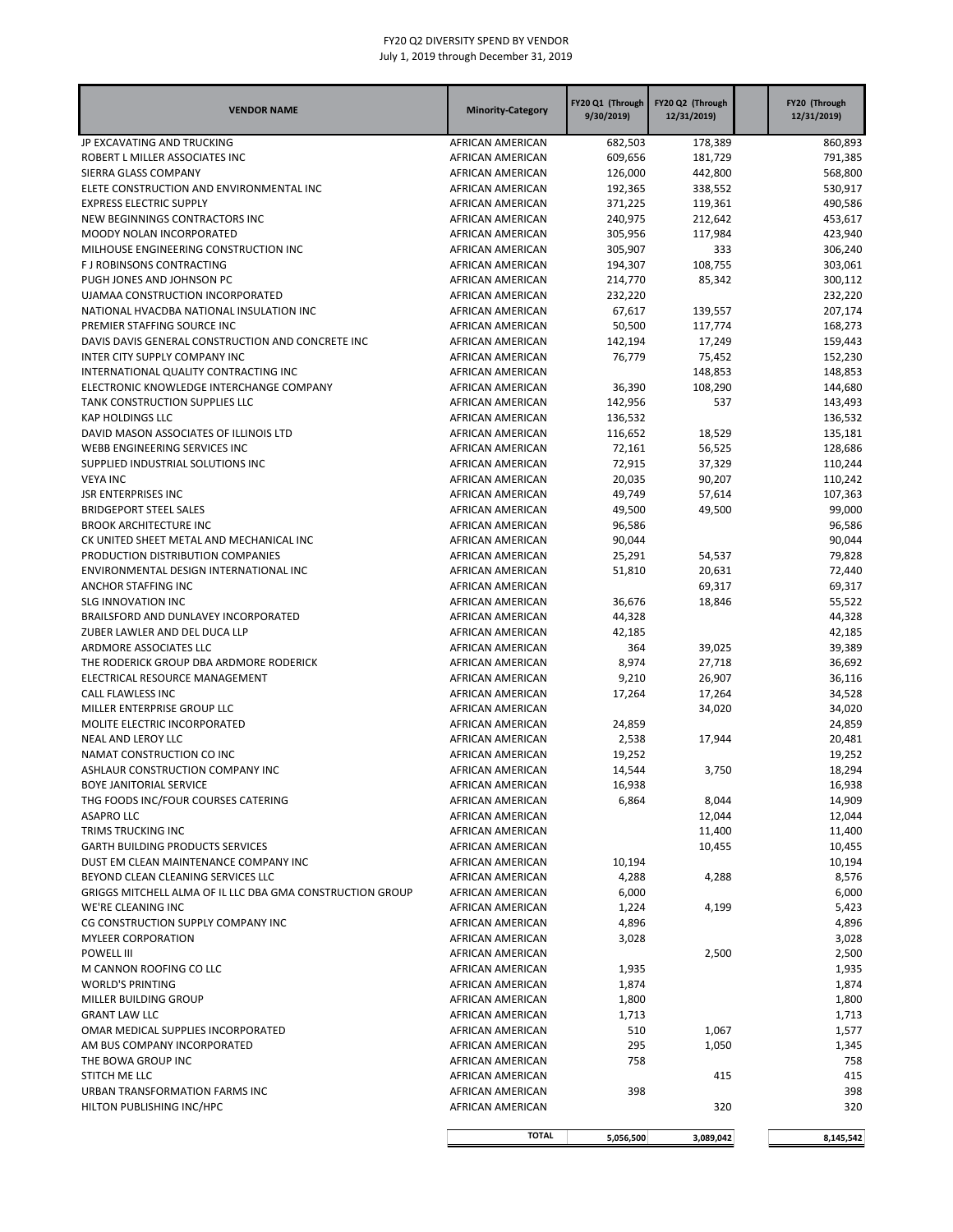| <b>VENDOR NAME</b>                          | <b>Minority-Category</b> | <b>FY20 Q1</b><br>(Through<br>9/30/2019 | <b>FY20 Q2</b><br>(Through<br>12/31/2019) | FY20 (Through<br>12/31/2019) |
|---------------------------------------------|--------------------------|-----------------------------------------|-------------------------------------------|------------------------------|
| <b>INDUSTRIA INC</b>                        | <b>ASIAN AMERICAN</b>    | 2,494,276                               | 1,890,323                                 | 4,384,599                    |
| <b>MECCOR INDUSTRIES LTD</b>                | ASIAN AMERICAN           | 762,250                                 | 707,701                                   | 1,469,951                    |
| PACE SYSTEMS INC                            | <b>ASIAN AMERICAN</b>    | 1,055,331                               | 149,228                                   | 1,204,559                    |
| RELIABLE CONTRACTING AND EQUIPMENT CO       | <b>ASIAN AMERICAN</b>    | 215,630                                 |                                           | 215,630                      |
| <b>CCS INTERNATIONAL INC</b>                | <b>ASIAN AMERICAN</b>    | 84,534                                  | 18,410                                    | 102,944                      |
| S AND F SOFTWARE SOLUTIONS INC              | <b>ASIAN AMERICAN</b>    | 100,201                                 |                                           | 100,201                      |
| <b>RUBINOS MESIA ENGINEERS INC</b>          | <b>ASIAN AMERICAN</b>    | 45,861                                  | 31,859                                    | 77,720                       |
| ARTISAN CONSULTING ENGINEERS LLC            | <b>ASIAN AMERICAN</b>    | 62,304                                  |                                           | 62,304                       |
| SHEN MILSOM WILKE LLC                       | <b>ASIAN AMERICAN</b>    | 28,456                                  | 31,805                                    | 60,261                       |
| KOO LLC                                     | <b>ASIAN AMERICAN</b>    | 50,000                                  |                                           | 50,000                       |
| MODE ARCHITECTS PC                          | <b>ASIAN AMERICAN</b>    | 19,057                                  | 28,160                                    | 47,217                       |
| SITE DESIGN GROUP LTD                       | <b>ASIAN AMERICAN</b>    |                                         | 46,509                                    | 46,509                       |
| NOVAMED INC                                 | <b>ASIAN AMERICAN</b>    | 19,967                                  | 19,736                                    | 39,703                       |
| STEARNJOGLEKAR LTD                          | <b>ASIAN AMERICAN</b>    | 14,366                                  | 25,051                                    | 39,418                       |
| <b>EKLA CORPORATION</b>                     | <b>ASIAN AMERICAN</b>    | 22,265                                  | 16,753                                    | 39,018                       |
| CONSTRUCTION SPECIALTIES SERVICES CSSCO     | <b>ASIAN AMERICAN</b>    |                                         | 37,281                                    | 37,281                       |
| DAS CONSULTING SERVICES LLC                 | <b>ASIAN AMERICAN</b>    | 8,379                                   | 17,119                                    | 25,498                       |
| VISIONPOINT MEDIA INC/VISIONPOINT MARKETING | <b>ASIAN AMERICAN</b>    |                                         | 24,985                                    | 24,985                       |
| KOI COMPUTERS INCORPORATED                  | <b>ASIAN AMERICAN</b>    | 6,000                                   | 14,400                                    | 20,400                       |
| SNTIAL TECHNOLOGIES INCORPORATED            | <b>ASIAN AMERICAN</b>    | 18,170                                  |                                           | 18,170                       |
| <b>KRICK ENTERPRISES INC</b>                | <b>ASIAN AMERICAN</b>    | 15,701                                  |                                           | 15,701                       |
| RTM ASSOCIATES INC                          | <b>ASIAN AMERICAN</b>    | 9,279                                   | 3,150                                     | 12,429                       |
| VISTARA CONSTRUCTION SERVICES INC           | <b>ASIAN AMERICAN</b>    | 10,450                                  | 1,375                                     | 11,825                       |
| <b>INTERRA INCORPORATED</b>                 | <b>ASIAN AMERICAN</b>    | 10,812                                  |                                           | 10,812                       |
| <b>CCJM ENGINEERS LTD</b>                   | <b>ASIAN AMERICAN</b>    |                                         | 10,750                                    | 10,750                       |
| EVA DESIGN AND ENGINEERING LLC              | <b>ASIAN AMERICAN</b>    | 5,850                                   | 3,150                                     | 9,000                        |
| AC GENTROL INCORPORATED                     | <b>ASIAN AMERICAN</b>    |                                         | 8,255                                     | 8,255                        |
| CHEMCO INDUSTRIES INC                       | <b>ASIAN AMERICAN</b>    | 3,023                                   | 4,663                                     | 7,686                        |
| <b>NAK MAN CORP</b>                         | <b>ASIAN AMERICAN</b>    | 7,575                                   |                                           | 7,575                        |
| <b>KAPUR INC</b>                            | <b>ASIAN AMERICAN</b>    | 6,750                                   |                                           | 6,750                        |
| TERRY GUEN DESIGN ASSOCIATES INC            | <b>ASIAN AMERICAN</b>    | 4,362                                   | 2,181                                     | 6,542                        |
| SUNRISE HITEK GROUP LLC/SUNRISE DIGITAL     | <b>ASIAN AMERICAN</b>    | 1,406                                   | 4,944                                     | 6,350                        |
| VIVA USA INCORPORATED                       | <b>ASIAN AMERICAN</b>    |                                         | 6,345                                     | 6,345                        |
| SHAW LEGAL SERVICES LTD                     | ASIAN AMERICAN           | 5,000                                   |                                           | 5,000                        |
| HANSON INFORMATION SYSTEMS INCORPORATED     | <b>ASIAN AMERICAN</b>    | 438                                     | 2,677                                     | 3,116                        |
| NAYYAR NAYYAR INTERNATIONAL INC             | <b>ASIAN AMERICAN</b>    | 2,150                                   |                                           | 2,150                        |
| <b>CRYSTAL CHEM INCORPORATED</b>            | <b>ASIAN AMERICAN</b>    |                                         | 1,750                                     | 1,750                        |
| HUGH LIGHTING DESIGN LLC                    | <b>ASIAN AMERICAN</b>    | 1,568                                   |                                           | 1,568                        |
| HI TEK ENVIRONMENTAL INC/STAT ANALYSIS CORP | ASIAN AMERICAN           | 299                                     | 612                                       | 911                          |
| CTG INC OF ILLINOIS/NOVANIS                 | <b>ASIAN AMERICAN</b>    |                                         | 737                                       | 737                          |
|                                             | <b>TOTAL</b>             | 5,091,708                               | 3,109,909                                 | 8,201,617                    |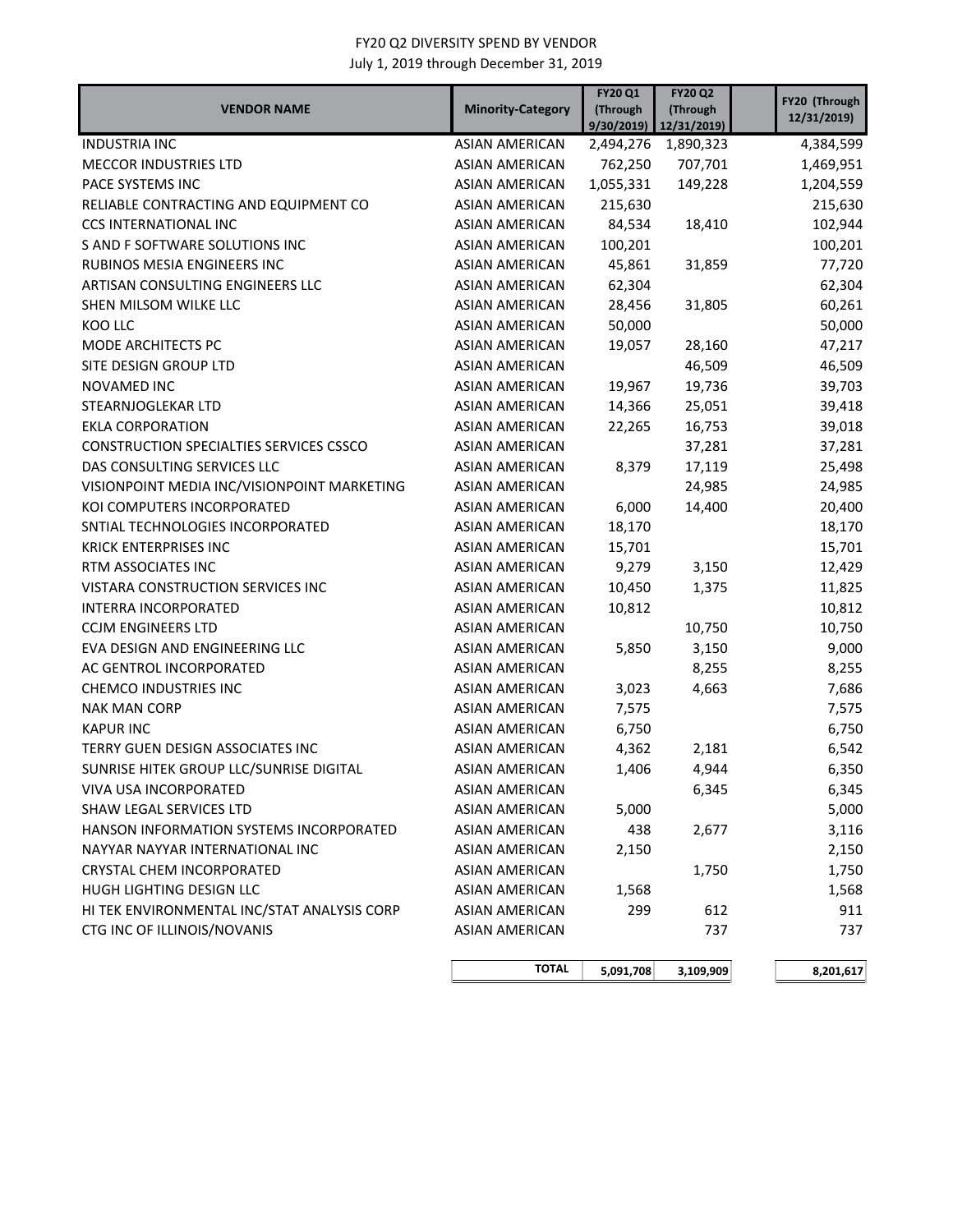|                                                           |                          | <b>FY20 Q1</b> | <b>FY20 Q2</b>           | <b>FY20</b> |
|-----------------------------------------------------------|--------------------------|----------------|--------------------------|-------------|
| <b>VENDOR NAME</b>                                        | <b>Minority-Category</b> | (Through       | (Through                 | (Through    |
| ACCEL CONSTRUCTION SERVICES GROUP LLC                     |                          | 9/30/2019)     | 12/31/2019)<br>1,222,969 | 12/31/2019) |
|                                                           | <b>HISPANIC AMERICAN</b> | 974,594        |                          | 2,197,564   |
| MIDWAY CONTRACTING GROUP LLC                              | <b>HISPANIC AMERICAN</b> | 1,231,989      | 124,454                  | 1,356,443   |
| <b>BAUTISTA ELECTRIC ENTERPRISES INC</b>                  | <b>HISPANIC AMERICAN</b> | 813,237        | 22,744                   | 835,981     |
| VALOR TECHNOLOGIES INCORPORATED                           | HISPANIC AMERICAN        | 478,957        | 282,114                  | 761,071     |
| MONTERREY SECURITY CONSULTANTS INC                        | <b>HISPANIC AMERICAN</b> | 243,851        | 410,738                  | 654,589     |
| <b>BAUER LATOZA STUDIO LIMITED</b>                        | <b>HISPANIC AMERICAN</b> | 337,222        | 14,686                   | 351,908     |
| <b>CERVANTES GROUP</b>                                    | <b>HISPANIC AMERICAN</b> | 276,889        |                          | 276,889     |
| <b>CSI 3000 INC</b>                                       | <b>HISPANIC AMERICAN</b> | 274,815        |                          | 274,815     |
| <b>ESCARPITA CONSTRUCTION COMPANY INC</b>                 | <b>HISPANIC AMERICAN</b> | 255,217        | 454                      | 255,671     |
| M W POWELL COMPANY                                        | <b>HISPANIC AMERICAN</b> | 3,150          | 235,672                  | 238,822     |
| BRANDENBURGER PLUMBING INC                                | <b>HISPANIC AMERICAN</b> | 13,269         | 209,301                  | 222,570     |
| <b>TORO CONSTRUCTION CORP</b>                             | HISPANIC AMERICAN        | 85,500         | 121,519                  | 207,019     |
| MEP INFRASTRUCTURE SOLUTIONS INCORPORATED                 | <b>HISPANIC AMERICAN</b> | 129,266        | 68,252                   | 197,518     |
| OLD VETERAN CONSTRUCTION INC                              | <b>HISPANIC AMERICAN</b> |                | 186,715                  | 186,715     |
| <b>NES INC</b>                                            | HISPANIC AMERICAN        | 106,234        | 77,569                   | 183,803     |
| DYNAMIC HEATING AND PIPING COMPANY                        | HISPANIC AMERICAN        | 49,737         | 122,413                  | 172,150     |
| PINTO CONSTRUCTION GROUP INC                              | <b>HISPANIC AMERICAN</b> | 140,400        | 25,862                   | 166,262     |
| DEKAYO CORPORATION DBA ORTIZ CONTRACTING GROUP            | <b>HISPANIC AMERICAN</b> | 73,790         | 91,350                   | 165,140     |
|                                                           |                          |                |                          |             |
| <b>TERRA DEMOLITION</b>                                   | <b>HISPANIC AMERICAN</b> | 157,212        | 6,198                    | 163,410     |
| <b>ARCHITRAVE LTD</b>                                     | <b>HISPANIC AMERICAN</b> | 16,831         | 130,635                  | 147,466     |
| VIRTUAL ENERGY SOLUTIONS INC                              | <b>HISPANIC AMERICAN</b> | 110,402        | 30,242                   | 140,645     |
| <b>CONECTA GROUP INCORPORATED</b>                         | <b>HISPANIC AMERICAN</b> | 135,307        |                          | 135,307     |
| M AND M MANAGERIAL SERVICE INC                            | <b>HISPANIC AMERICAN</b> | 122,328        | 2,565                    | 124,893     |
| NESTBUILDERS INC DBA DBHMS                                | <b>HISPANIC AMERICAN</b> | 53,921         | 23,435                   | 77,357      |
| MIDWEST MOVING AND STORAGE INC                            | <b>HISPANIC AMERICAN</b> | 69,676         |                          | 69,676      |
| PANIAGUA GROUP INC                                        | <b>HISPANIC AMERICAN</b> | 60,080         | 7,967                    | 68,047      |
| MARKET CONTRACTING SERVICES INC                           | <b>HISPANIC AMERICAN</b> | 61,127         | 5,471                    | 66,597      |
| AMERICAN SURVEYING AND ENGINEERING PC                     | <b>HISPANIC AMERICAN</b> | 50,100         | 13,086                   | 63,186      |
| INFINITY TRANSPORTATION MANAGEMENT LLC                    | <b>HISPANIC AMERICAN</b> | 10,281         | 51,999                   | 62,280      |
| AMAZING EDIBLES LTD                                       | <b>HISPANIC AMERICAN</b> | 7,522          | 45,318                   | 52,840      |
| COMMAND MECHANICAL GROUP                                  | <b>HISPANIC AMERICAN</b> |                | 50,899                   | 50,899      |
| <b>STL ARCHITECTS INC</b>                                 | <b>HISPANIC AMERICAN</b> | 50,000         |                          | 50,000      |
| <b>BIENALI PROMOTIONS LLC</b>                             | <b>HISPANIC AMERICAN</b> |                | 44,230                   | 44,230      |
| <b>GLOBAL WATER TECHNOLOGY INC</b>                        | <b>HISPANIC AMERICAN</b> | 25,430         | 13,987                   | 39,417      |
| DUMEX CONSTRUCTION COMPANY                                | <b>HISPANIC AMERICAN</b> | 38,700         |                          | 38,700      |
| <b>GALAXY ENVIRONMENTAL INC</b>                           | <b>HISPANIC AMERICAN</b> | 38,034         |                          | 38,034      |
|                                                           |                          |                |                          |             |
| ARIAS INFORMATION SOLUTIONS                               | <b>HISPANIC AMERICAN</b> | 37,240         |                          | 37,240      |
| PMJ ENTERPRISES INC                                       | <b>HISPANIC AMERICAN</b> | 22,416         | 14,162                   | 36,578      |
| MS SEBASTIAN PAINTING INCS                                | <b>HISPANIC AMERICAN</b> | 31,635         | 1,758                    | 33,393      |
| UNIVERSAL INSULATION INC                                  | <b>HISPANIC AMERICAN</b> |                | 30,713                   | 30,713      |
| UPTOWN DECORATING CORP                                    | <b>HISPANIC AMERICAN</b> |                | 29,250                   | 29,250      |
| CPMH CONSTRUCTION INC                                     | <b>HISPANIC AMERICAN</b> | 6,679          | 22,426                   | 29,105      |
| URBAN WORKS LTD                                           | <b>HISPANIC AMERICAN</b> | 26,662         |                          | 26,662      |
| <b>NEW ERA PAINITNG</b>                                   | HISPANIC AMERICAN        | 20,470         | 890                      | 21,360      |
| JF CARPENTRY SERVICES INC                                 | HISPANIC AMERICAN        | 20,621         |                          | 20,621      |
| METAPHRASIS LANGUAGE AND CULTURAL SOLUTIONS LLC           | <b>HISPANIC AMERICAN</b> | 9,960          | 8,080                    | 18,040      |
| SANCHEZ AND DANIELS AND HOFFMAN LLP                       | HISPANIC AMERICAN        | 8,044          | 9,856                    | 17,899      |
| MZI BUILDING SERVICES INC/MZI GROUP INC                   | HISPANIC AMERICAN        |                | 17,107                   | 17,107      |
| DRIVE CONSTRUCTION INC                                    | HISPANIC AMERICAN        |                | 14,283                   | 14,283      |
| <b>CRISTINA FOODS</b>                                     | <b>HISPANIC AMERICAN</b> | 14,049         |                          | 14,049      |
| DURANGO PAINTING INC                                      | <b>HISPANIC AMERICAN</b> |                |                          | 13,500      |
| TECNICA ENVIRONMENTAL SERVICES INC                        | <b>HISPANIC AMERICAN</b> | 3,482          | 10,018                   |             |
|                                                           |                          |                | 12,700                   | 12,700      |
| AMASONRYGROUP INC                                         | <b>HISPANIC AMERICAN</b> |                | 9,405                    | 9,405       |
| WOLF ELECTRIC SUPPLY COMPANY INC                          | HISPANIC AMERICAN        | 693            | 5,568                    | 6,261       |
| HANNO WEBER ASSOCIATES ARCHITECTUREURBAN DESIGN           | HISPANIC AMERICAN        | 1,674          | 966                      | 2,640       |
| US MESSENGER AND LOGISTICS INC/USM LOGISTICS US MESSENGER | HISPANIC AMERICAN        | 1,532          | 340                      | 1,872       |
| MORENO ARCHITECTS LTD/JGMA                                | HISPANIC AMERICAN        | 1,515          |                          | 1,515       |
| APRIL BUILDING SERVICES INC                               | <b>HISPANIC AMERICAN</b> | 477            |                          | 477         |
| ARCOS ENVIRONMENTAL SERVICES INC                          | HISPANIC AMERICAN        | 180            |                          | 180         |
| A MAESTRANZI SONS KNIFE SERVICES LLC                      | HISPANIC AMERICAN        | 30             | 30                       | 60          |
|                                                           |                          |                |                          |             |
|                                                           | <b>TOTAL</b>             | 6,702,427      | 3,830,393                | 10,532,820  |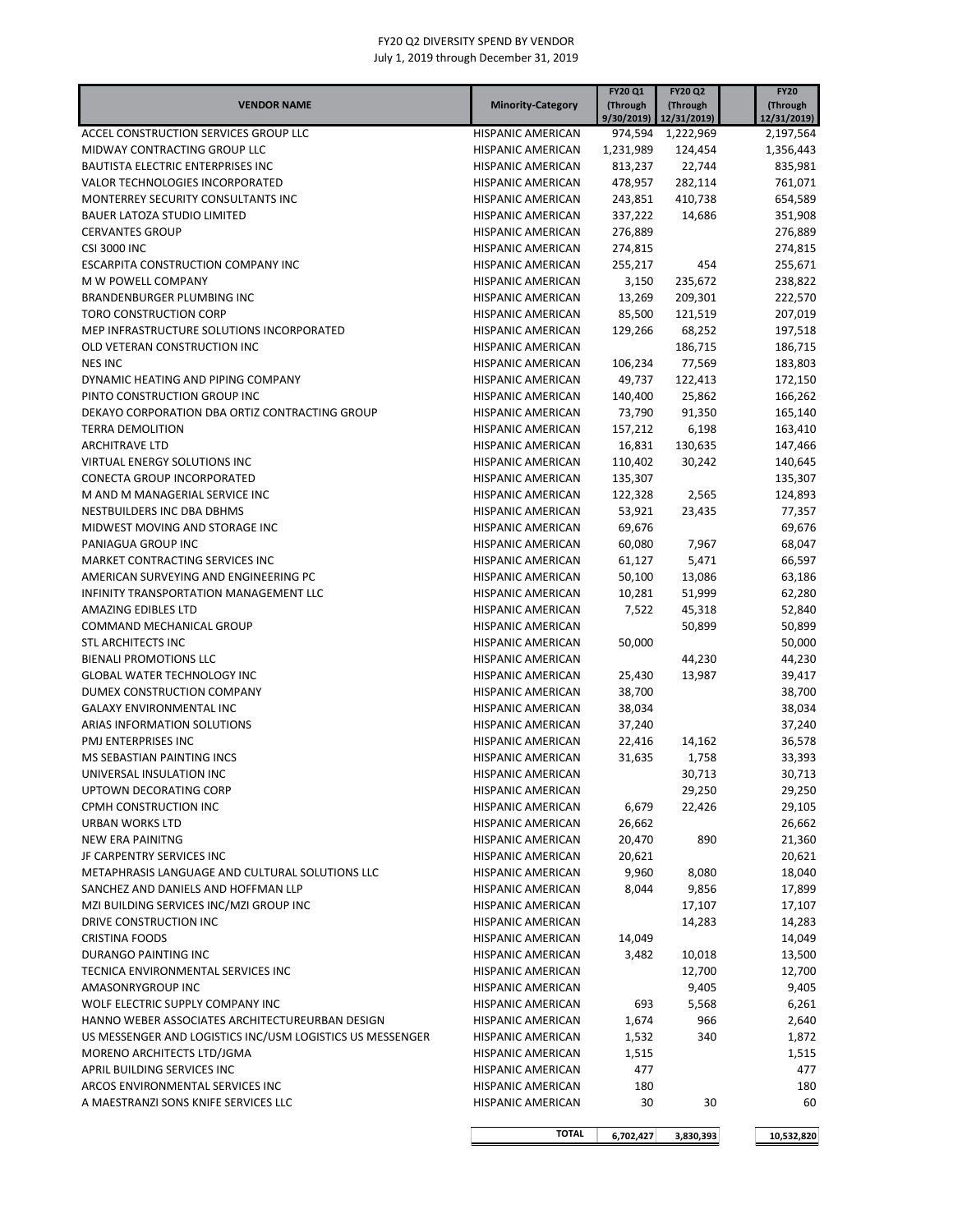| <b>VENDOR NAME</b><br><b>Minority-Category</b>                                                                  | (Through<br>9/30/2019 | (Through           |                        |
|-----------------------------------------------------------------------------------------------------------------|-----------------------|--------------------|------------------------|
|                                                                                                                 |                       | 12/31/2019)        | 12/31/2019)            |
| <b>GREEN HOME EXPERTS LLC</b><br>WOMAN-OWNED                                                                    | 1,821,566             |                    | 1,821,566              |
| TITAN INDUSTRIES INC<br>WOMAN-OWNED                                                                             | 1,147,634             | 627,937            | 1,775,570              |
| MARSHA L NORRIS DBA MLN ENTERPRISE<br>WOMAN-OWNED                                                               | 800,567               | 836,153            | 1,636,720              |
| AUTUMN CONSTRUCTION SERVICES INC<br>WOMAN-OWNED                                                                 | 997,943               | 478,092            | 1,476,035              |
| <b>GLESCO ELECTRIC INCORPORATED</b><br>WOMAN-OWNED                                                              | 1,095,361             | 329,349            | 1,424,710              |
| PRECISION BUILDERS ASSOCIATES INC<br>WOMAN-OWNED                                                                | 1,070,540             | 342,580            | 1,413,120              |
| PIER GROUP LLC<br>WOMAN-OWNED<br>COMMERCIAL FLOOR COVERING INC DBA TSI COMMERCIAL FLOOR COVERING<br>WOMAN-OWNED | 1,050,392<br>788,338  | 352,807<br>226,895 | 1,403,200<br>1,015,234 |
| ILLINI SUPPLY INCORPORATED<br>WOMAN-OWNED                                                                       | 668,807               | 281,722            | 950,529                |
| VON ALST OPERATING LLC<br>WOMAN-OWNED                                                                           | 657,960               | 91,175             | 749,135                |
| <b>KRUTS ELECTRIC INC</b><br>WOMAN-OWNED                                                                        | 264,672               | 384,869            | 649,541                |
| VIXEN CONSTRUCTION INCORPORATED<br>WOMAN-OWNED                                                                  | 573,870               |                    | 573,870                |
| TILTON KELLY AND BELL LLC<br>WOMAN-OWNED                                                                        | 257,460               | 297,473            | 554,933                |
| PRAIRIE RESTORATIONS INCORPORATED<br>WOMAN-OWNED                                                                | 337,464               | 194,820            | 532,283                |
| CORPORATE TRAVEL PLANNERS INCORPORATED<br>WOMAN-OWNED                                                           | 340,983               | 179,135            | 520,118                |
| AIR DESIGN SYSTEMS INC<br>WOMAN-OWNED                                                                           | 135,855               | 377,280            | 513,135                |
| SUPERIOR FLOOR COVERING INCORPORATED<br>WOMAN-OWNED                                                             | 318,075               | 191,466            | 509,541                |
| SELECT CONTRACTING LLC<br>WOMAN-OWNED                                                                           | 480,270               | 22,342             | 502,612                |
| <b>KAVE INC</b><br>WOMAN-OWNED<br><b>G COOPER OIL COMPANY INC</b><br>WOMAN-OWNED                                | 104,649<br>180,943    | 315,795<br>192,455 | 420,445                |
| FICEK ELECTRIC COMMUNICATION SYSTEMS INC<br>WOMAN-OWNED                                                         | 227,045               | 116,992            | 373,398<br>344,037     |
| JOHNSON LASKY KINDELIN ARCHITECTS INC<br>WOMAN-OWNED                                                            | 138,958               | 169,965            | 308,922                |
| JAMESON SHEET METAL INC<br>WOMAN-OWNED                                                                          | 219,496               | 51,732             | 271,228                |
| KELLEY ORNAMENTAL IRON LLC<br>WOMAN-OWNED                                                                       | 264,725               |                    | 264,725                |
| ON THE JOB CONSULTING INC/PIXO<br>WOMAN-OWNED                                                                   | 122,103               | 140,366            | 262,469                |
| HILLCO DISTRIBUTING<br>WOMAN-OWNED                                                                              | 7,074                 | 240,882            | 247,956                |
| A LUCAS SONS STEEL<br>WOMAN-OWNED                                                                               | 234,763               |                    | 234,763                |
| <b>GORDON ELECTRIC SUPPLY</b><br>WOMAN-OWNED                                                                    | 185,269               | 42,895             | 228,164                |
| KRUT'S ELECTRIC INCORPORATED<br>WOMAN-OWNED                                                                     | 224,167               |                    | 224,167                |
| RADA ARCHITECTS LTD<br>WOMAN-OWNED                                                                              | 91,680                | 127,111            | 218,791                |
| CAD CONSTRUCTION INCORPORATED<br>WOMAN-OWNED<br><b>MARTIN FENCE LLC</b>                                         | 104,600               | 104,600            | 209,200                |
| WOMAN-OWNED<br>PRIMERA ENGINEERS LTD<br>WOMAN-OWNED                                                             | 172,729<br>147,668    | 33,847<br>57,673   | 206,576<br>205,340     |
| OLYMPIC CONSTRUCTION COMPANY LLC<br>WOMAN-OWNED                                                                 | 114,860               | 77,541             | 192,401                |
| CMMS EXCELERATION INCORPORATED<br>WOMAN-OWNED                                                                   | 107,932               | 47,166             | 155,098                |
| JRH ENTERPRISES INC<br>WOMAN-OWNED                                                                              | 3,218                 | 148,429            | 151,647                |
| <b>KA REBAR</b><br>WOMAN-OWNED                                                                                  | 148,087               |                    | 148,087                |
| ANDERSON LOCK COMPANY LTD<br>WOMAN-OWNED                                                                        | 68,305                | 77,792             | 146,097                |
| STOCKS BUSINESS FURNITURE INC/STOCKS OFFICE FURNITURE<br>WOMAN-OWNED                                            | 126,752               | 6,001              | 132,754                |
| RESOURCE ONE OF ILLINOIS LLC<br>WOMAN-OWNED                                                                     | 122,627               | 7,842              | 130,469                |
| EVERY BLOOMIN INDUSTRIAL SUPPLYINC<br>WOMAN-OWNED                                                               | 84,470                | 44,696             | 129,167                |
| EMM ELECTRIC INC/MORAN ELECTRICAL CONTRACTING<br>WOMAN-OWNED                                                    | 15,439                | 95,628             | 111,066                |
| FRANKLYNN INC/CHEMICAL MAINTENANCE INC CMI<br>WOMAN-OWNED                                                       | 55,117                | 48,708             | 103,825                |
| SOUTHLAND CUSTOM DECORATING INC<br>WOMAN-OWNED                                                                  | 85,478                | 17,412             | 102,890                |
| PEDIATRIC INTERACTIONS INCORPORATED<br>WOMAN-OWNED<br>J MAC ASSOCIATES LIMITED<br>WOMAN-OWNED                   | 48,516<br>5,645       | 52,464<br>80,179   | 100,979<br>85,824      |
| <b>COTTER CONSULTING INC</b><br>WOMAN-OWNED                                                                     | 39,984                | 42,312             | 82,296                 |
| AMERICAN PRECISION SUPPLY INC<br>WOMAN-OWNED                                                                    | 4,031                 | 78,036             | 82,067                 |
| DOETSCH CONTRACTORS INC<br>WOMAN-OWNED                                                                          |                       | 79,332             | 79,332                 |
| NICKA AND ASSOCIATES INC<br>WOMAN-OWNED                                                                         | 12,482                | 54,456             | 66,938                 |
| ALTUSWORKS INCORPORATED<br>WOMAN-OWNED                                                                          | 23,283                | 41,003             | 64,286                 |
| TAC CONSTRUCTION COMPANY<br>WOMAN-OWNED                                                                         | 57,600                |                    | 57,600                 |
| CHICAGO COMMUNICATIONS LLC<br>WOMAN-OWNED                                                                       | 41,365                | 16,153             | 57,518                 |
| BAILEY EDWARD DESIGN INC<br>WOMAN-OWNED                                                                         | 46,469                | 8,288              | 54,757                 |
| WATTS COPY SYSTEMS INC<br>WOMAN-OWNED                                                                           | 26,736                | 27,185             | 53,921                 |
| BELLA BAGNO INC<br>WOMAN-OWNED                                                                                  | 17,652                | 35,648             | 53,300                 |
| SPECIAL PROJECT STAFFING BY SALEM INCORPORATED/SALEM GROUP<br>WOMAN-OWNED<br><b>HYGIENEERING INC</b>            |                       | 51,441<br>4,300    | 51,441                 |
| WOMAN-OWNED<br>RD MCMILLEN ENTERPRISES INCORPORATED<br>WOMAN-OWNED                                              | 44,970<br>29,177      | 18,350             | 49,270<br>47,528       |
| COLMAN BROHAN AND DAVIS INC/CBD MARKETING<br>WOMAN-OWNED                                                        | 37,500                | 9,846              | 47,346                 |
| POOL ADMINISTRATORS INCORPORATED<br>WOMAN-OWNED                                                                 | 30,959                | 12,509             | 43,468                 |
| <b>DASHCOINC</b><br>WOMAN-OWNED                                                                                 | 30,822                | 11,988             | 42,811                 |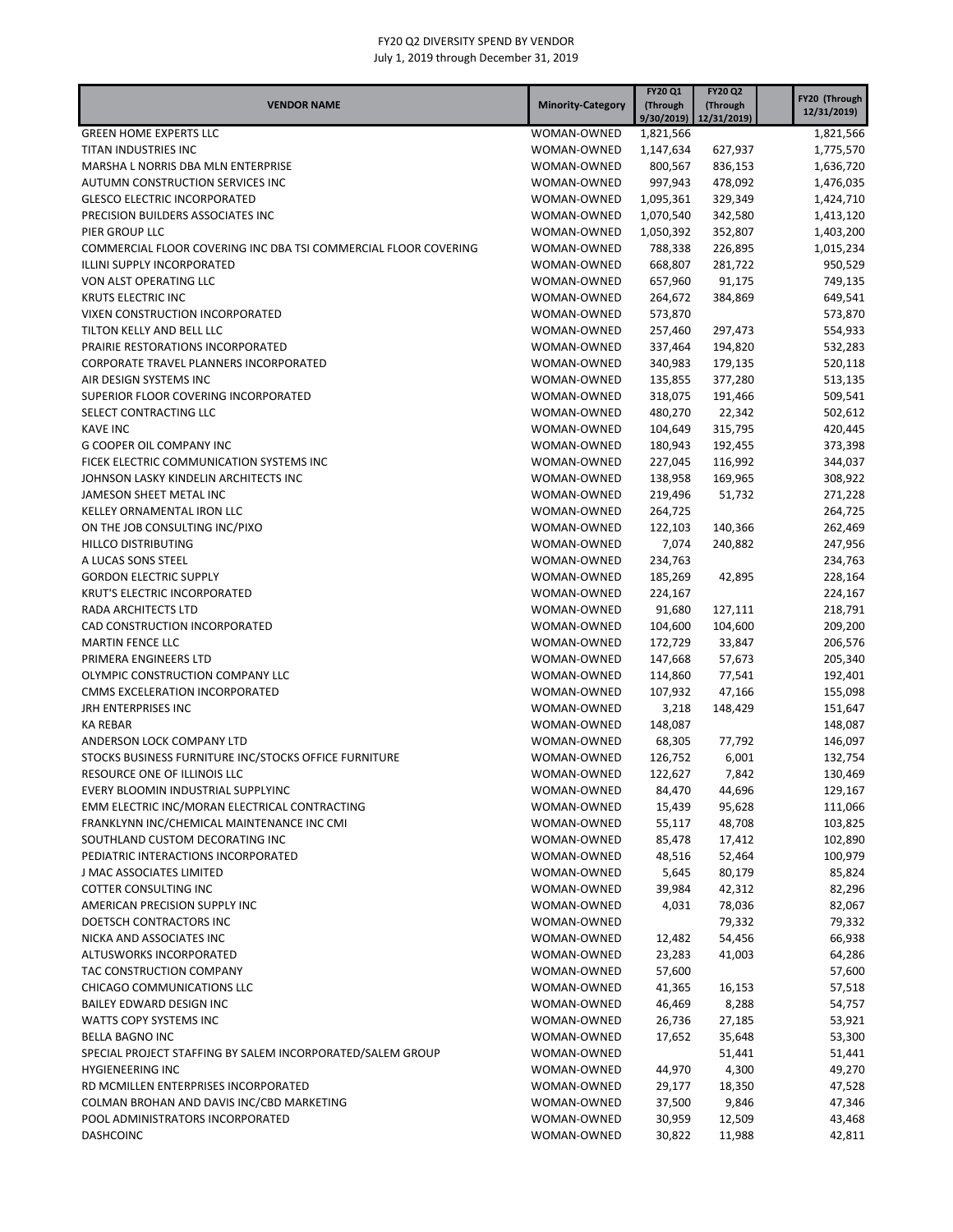| <b>BIOFOAM INC</b>                                 | WOMAN-OWNED | 42,311 |        | 42,311 |
|----------------------------------------------------|-------------|--------|--------|--------|
| PHD SERVICES LLC                                   | WOMAN-OWNED | 21,270 | 18,802 | 40,072 |
| CARNOW CONIBEAR AND ASSOC LTD                      | WOMAN-OWNED | 31,951 | 3,660  | 35,611 |
| ABBOTT INDUSTRIES INC                              | WOMAN-OWNED | 34,713 |        | 34,713 |
| ANZY SUPPLY INC                                    | WOMAN-OWNED | 3,066  | 30,247 | 33,312 |
| ILLINI FIRE EQUIPMENT CO INC                       | WOMAN-OWNED | 12,464 | 20,458 | 32,922 |
| COOK FASSER ASSOCIATES INC                         | WOMAN-OWNED |        | 32,894 | 32,894 |
| CALUMET DECORATING SERVICE INC                     | WOMAN-OWNED | 21,151 | 11,094 | 32,245 |
| HJKESSLER ASSOCIATES INC                           | WOMAN-OWNED | 13,584 | 17,713 | 31,297 |
| FUHRMANN ENGINEERING INCORPORATED                  | WOMAN-OWNED | 16,928 | 13,340 | 30,268 |
| MIDCO ELECTRIC SUPPLY INC                          | WOMAN-OWNED | 17,617 | 11,290 | 28,908 |
| <b>KAIZEN HEALTH</b>                               | WOMAN-OWNED | 13,685 | 14,220 | 27,906 |
| <b>OTTSIE LLC</b>                                  | WOMAN-OWNED | 24,940 | 2,592  | 27,532 |
| ALL TECH ENERGY INC                                | WOMAN-OWNED | 23,895 | 2,803  | 26,698 |
| RELIABLE ENVIRONMENTAL SOLUTIONS INCORPORATED      | WOMAN-OWNED | 13,247 | 13,231 | 26,478 |
| ROSS BARNEY ARCHITECTS PC                          | WOMAN-OWNED | 24,300 | 2,025  | 26,325 |
| TERRA ENGINEERING LTD                              | WOMAN-OWNED | 12,867 | 12,479 | 25,346 |
| ENBEE PAINTING AND DECORATING INCORPORATED         | WOMAN-OWNED | 25,335 |        | 25,335 |
| OCCUPATIONAL TRAINING AND SUPPLY INC               | WOMAN-OWNED | 19,421 | 4,420  | 23,842 |
| NATIONAL PAINTING INCORPORATED                     | WOMAN-OWNED | 10,684 | 12,485 | 23,169 |
| ACTIVE ELECTRICAL SUPPLY COMPANY                   | WOMAN-OWNED |        | 23,056 | 23,056 |
| AMS ELITE SOLUTIONS INC                            | WOMAN-OWNED | 9,075  | 13,853 | 22,928 |
| CHICAGO CUT CONCRETE CUTTING INC                   | WOMAN-OWNED |        | 22,800 | 22,800 |
| DECATUR CUSTOM TOOL INC DBA DCT INDUSTRIAL SUPPLY  | WOMAN-OWNED |        | 21,762 | 21,762 |
| PRAIRIE ENGINEERS PC                               | WOMAN-OWNED | 10,200 | 11,388 | 21,588 |
| CIVIL DESIGN INC                                   | WOMAN-OWNED | 4,592  | 15,998 | 20,590 |
| <b>CENTRAL STATES MEDIA</b>                        | WOMAN-OWNED | 10,740 | 8,600  | 19,340 |
| <b>WOLF ELECTRIC INC</b>                           | WOMAN-OWNED | 14,124 | 3,087  | 17,210 |
| CAREIT HEALTH LLC/NOWPOW                           | WOMAN-OWNED | 5,600  | 11,270 | 16,870 |
| <b>CUSHING AND COMPANY</b>                         | WOMAN-OWNED | 16,313 | 370    | 16,683 |
| NANCY VERBOUT DBA THREAD LETTERS                   | WOMAN-OWNED | 16,148 | 380    | 16,528 |
| DEBRA TORRES/GRAFFITI GRAPHICS                     | WOMAN-OWNED |        | 15,085 | 15,085 |
| UNDERLAND ARCHITECTURAL SYSTEMS INC                | WOMAN-OWNED |        | 14,977 | 14,977 |
| QC ENTERPRISES INC                                 | WOMAN-OWNED |        | 14,960 | 14,960 |
| <b>JMAC</b>                                        | WOMAN-OWNED | 14,847 |        | 14,847 |
| EXPRESS BUSINESS PRODUCTS LLC                      | WOMAN-OWNED | 7,882  | 6,391  | 14,273 |
| JEM DEVELOPMENT INC                                | WOMAN-OWNED | 13,561 |        | 13,561 |
| <b>GO PROMOTIONS INC</b>                           | WOMAN-OWNED | 13,352 |        | 13,352 |
| ADCO ADVERTISING AGENCY INC                        | WOMAN-OWNED | 7,912  | 5,120  | 13,032 |
| <b>CT MECHANICAL</b>                               | WOMAN-OWNED | 12,910 |        | 12,910 |
| MEILNER MECHANICAL SALES INCORPORATED/BOILERSOURCE | WOMAN-OWNED |        | 11,875 | 11,875 |
| LEEDER FURNITURE LLC                               | WOMAN-OWNED |        | 11,410 | 11,410 |
| ADVANCED SUPPLY COMPANY INC                        | WOMAN-OWNED | 10,961 |        | 10,961 |
| ALARIS GROUP INC/PARADIGM COMPLEX CARE SOLUTIONS   | WOMAN-OWNED | 10,900 |        | 10,900 |
| ELIZABETH A BLANKENSHIP DBA BPI TESTING LLC        | WOMAN-OWNED |        | 10,776 | 10,776 |
| <b>WESTWORX LTD</b>                                | WOMAN-OWNED | 8,441  | 1,971  | 10,412 |
| DUNKER ELECTRIC SUPPLY INC                         | WOMAN-OWNED |        | 10,087 | 10,087 |
| <b>EVERLIGHTS INCORPORATED</b>                     | WOMAN-OWNED | 5,555  | 4,081  | 9,636  |
| CENTRAL STATES DBA ARGO SUMMIT                     | WOMAN-OWNED | 9,564  |        | 9,564  |
| PROTYPE PRINTING INCORPORATED                      | WOMAN-OWNED | 400    | 9,105  | 9,505  |
| <b>NOVAREST INC</b>                                | WOMAN-OWNED | 9,289  |        | 9,289  |
| JEET INCORPORATED                                  | WOMAN-OWNED | 1,945  | 7,055  | 9,000  |
| YOUR PARTNER PROMOTIONS INC                        | WOMAN-OWNED | 8,973  |        | 8,973  |
| JANELLE LOGSDON DBA CHAMPAIGN MEDIA CONSULTING     | WOMAN-OWNED | 4,400  | 4,400  | 8,800  |
| ELECTRICAL CONTRACTORS INC                         | WOMAN-OWNED | 7,141  | 1,510  | 8,651  |
| MASSIE MASSIE ASSOCIATES INC                       | WOMAN-OWNED |        | 8,356  | 8,356  |
| <b>UPLAND DESIGN LTD</b>                           | WOMAN-OWNED |        | 7,808  | 7,808  |
| ACCURATE BIOMETRICS INCORPORATED                   | WOMAN-OWNED | 4,155  | 3,597  | 7,751  |
| MJB DECORATING INC                                 | WOMAN-OWNED | 2,860  | 4,747  | 7,607  |
| HEALTH EDUCATION RESEARCH ASSOCIATES INC           | WOMAN-OWNED | 7,567  |        | 7,567  |
| ACACIA FINANCIAL GROUP INC                         | WOMAN-OWNED |        | 7,500  | 7,500  |
| CARDOSI KIPER DESIGN GROUP INCORPORATED            | WOMAN-OWNED | 7,230  |        | 7,230  |
| PROGRESSIVE INDUSTRIES INC                         | WOMAN-OWNED | 4,070  | 2,873  | 6,943  |
| HH OFFICE INCORPORATED/ROGARDS OFFICE PLUS         | WOMAN-OWNED | 1,688  | 5,067  | 6,755  |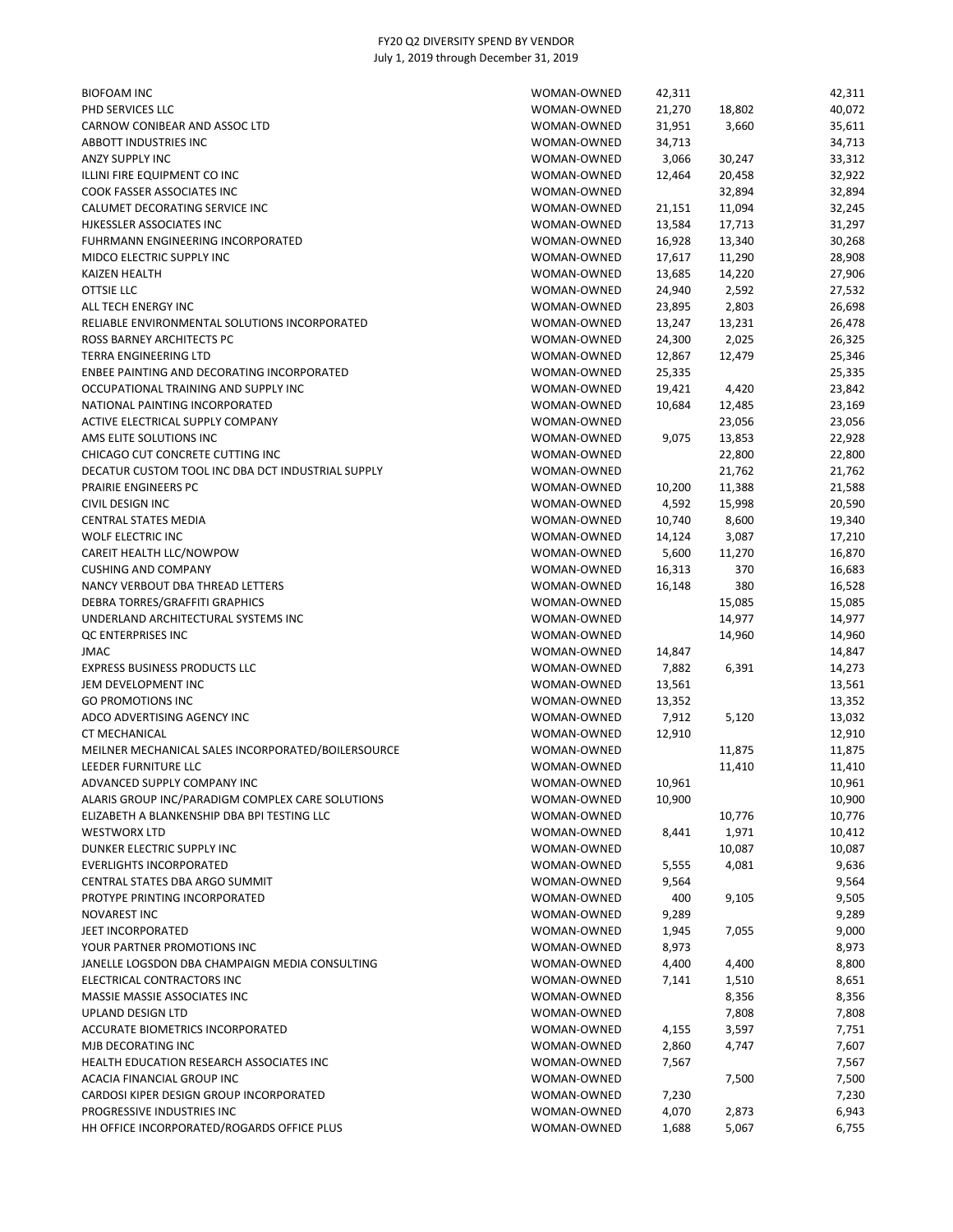| WOODLAND VALUATION SERVICES LLC/APPRAISAL ASSOCIATES | WOMAN-OWNED  | 6,400      |           | 6,400      |
|------------------------------------------------------|--------------|------------|-----------|------------|
| ROGARDS OFFICE PRODU                                 | WOMAN-OWNED  | 6,227      |           | 6,227      |
| <b>WORLD OF PROMOTIONS</b>                           | WOMAN-OWNED  | 4,447      | 1,721     | 6,168      |
| ADVIS INCORPORATED/ADVIS                             | WOMAN-OWNED  | 4,960      | 930       | 5,890      |
| R D MCMILLEN ENTERPRIS                               | WOMAN-OWNED  | 5,438      |           | 5,438      |
| CONTINENTAL TRANSPORTATION SOLUTIONS INC             | WOMAN-OWNED  | 4,211      | 906       | 5,117      |
| PR ETC INC/CHARTWELL AGENCY                          | WOMAN-OWNED  | 2,500      | 2,500     | 5,000      |
| M AND G GRAPHICS INC                                 | WOMAN-OWNED  | 4,775      |           | 4,775      |
| <b>HUSARCHITECTURE</b>                               | WOMAN-OWNED  |            | 4,500     | 4,500      |
| <b>BRUSH ARCHITECTS LLC</b>                          | WOMAN-OWNED  |            | 4,000     | 4,000      |
| DOYLE ASSOCIATES                                     | WOMAN-OWNED  |            | 3,750     | 3,750      |
| <b>ACTION BAG COMPANY</b>                            | WOMAN-OWNED  | 2,196      | 1,534     | 3,730      |
| PERFORMANCE MECHANICAL CONTRACTORS INC               | WOMAN-OWNED  | 3,664      |           | 3,664      |
| SJB PROMOTIONS INCORPORATED                          | WOMAN-OWNED  | 1,964      | 1,531     | 3,495      |
| STILES OFFICE SOLUTIONS INC                          | WOMAN-OWNED  | 2,239      | 805       | 3,043      |
| LANDSCAPE SOLUTIONS LLC                              | WOMAN-OWNED  | 1,900      | 900       | 2,800      |
| MULTILINGUAL CONNECTIONS LLC                         | WOMAN-OWNED  | 672        | 2,060     | 2,732      |
| INTERNATIONAL LANGUAGE SERVICES INCORPORATED         | WOMAN-OWNED  | 865        | 1,865     | 2,730      |
| MEDICAL EXPRESS AMBULANCE SERVICE INCORPORATED       | WOMAN-OWNED  | 529        | 1,950     | 2,479      |
| EXTENDED HOME LIVING SERVICES INCORPORATED           | WOMAN-OWNED  | 2,440      |           | 2,440      |
| CHRISTY WEBBER AND CO/CHRISTY WEBBER LANDSCAPES      | WOMAN-OWNED  | 1,562      | 837       | 2,398      |
| <b>GRANT L NELSON COMPANY</b>                        | WOMAN-OWNED  |            | 2,113     | 2,113      |
| YAGLA ENGINEERING SERVICES INC                       | WOMAN-OWNED  | 1,395      | 332       | 1,727      |
| LINJEN PROMOTIONS INC                                | WOMAN-OWNED  | 1,472      |           | 1,472      |
| SOUTHWEST SPRING INC                                 | WOMAN-OWNED  |            | 1,450     | 1,450      |
| PRAIRIE FIRE SPRINKLER INC                           | WOMAN-OWNED  | 1,443      |           | 1,443      |
| JACOBSRYAN ASSOCIATES                                | WOMAN-OWNED  | 1,103      | 263       | 1,365      |
| AUDREY J WEINSTEIN DBA A WEINSTEIN AND ASSOCIATES    | WOMAN-OWNED  | 537        | 776       | 1,313      |
| <b>EVERGREEN SUPPLY</b>                              | WOMAN-OWNED  | 1,259      |           | 1,259      |
| RICHARDS GRAPHIC COMMUNICATIONS INC                  | WOMAN-OWNED  | 1,239      |           | 1,239      |
| ANAGNOS DOOR COMPANY INCORPORATED                    | WOMAN-OWNED  | 1,000      |           | 1,000      |
| DECATUR BOLT CO                                      | WOMAN-OWNED  | 926        |           | 926        |
| PARAGON PIPECOVERERS INC                             | WOMAN-OWNED  |            | 837       | 837        |
| DIRECTIONS UNLIMITED INC/PROMOPARTNERS               | WOMAN-OWNED  | 815        |           | 815        |
| AURORA LIGHTING DESIGN INC                           | WOMAN-OWNED  | 680        |           | 680        |
| REAL DESIGNS INCORPORATED                            | WOMAN-OWNED  | 610        |           | 610        |
| <b>S2O CONSULTANTS INC</b>                           | WOMAN-OWNED  | 480        | 120       | 600        |
| MCCORKLE LITIGATION SERVICES INCORPORATED            | WOMAN-OWNED  |            | 584       | 584        |
| MCDONOUGHWHITLOW PC                                  | WOMAN-OWNED  | 498        |           | 498        |
| DLS INVESTMENTS INCORPORATED/DECATUR BOLT COMPANY    | WOMAN-OWNED  |            | 441       | 441        |
| CICERO MANUFACTURING AND SUPPLY COMPANY INCORPORATED | WOMAN-OWNED  |            | 427       | 427        |
| LAKE SHORE BUSINESS FORMS CO                         | WOMAN-OWNED  | 418        |           | 418        |
| LEE PERFECT TRANSCRIBING COMPANY INCORPORATED        | WOMAN-OWNED  |            | 380       | 380        |
| RUNCO OFFICE SUPPLY                                  | WOMAN-OWNED  | 350        |           | 350        |
| HALLAGAN OFFICE SUPPLY                               | WOMAN-OWNED  |            | 260       | 260        |
| MIDWEST MAILING AND SHIPPING SYSTEMS INC             | WOMAN-OWNED  |            | 237       | 237        |
| KRISTIN OLSON DBA GRANTS GALORE                      | WOMAN-OWNED  |            | 200       | 200        |
| CARSTENS INC/CARSTENS HEALTH INDUSTRIES              | WOMAN-OWNED  | 44         | 39        | 82         |
| TETRA MEDICAL SUPPLY CORP                            | WOMAN-OWNED  | 61         |           | 61         |
|                                                      | <b>TOTAL</b> | 17,380,244 | 8,566,422 | 25,946,666 |
|                                                      |              |            |           |            |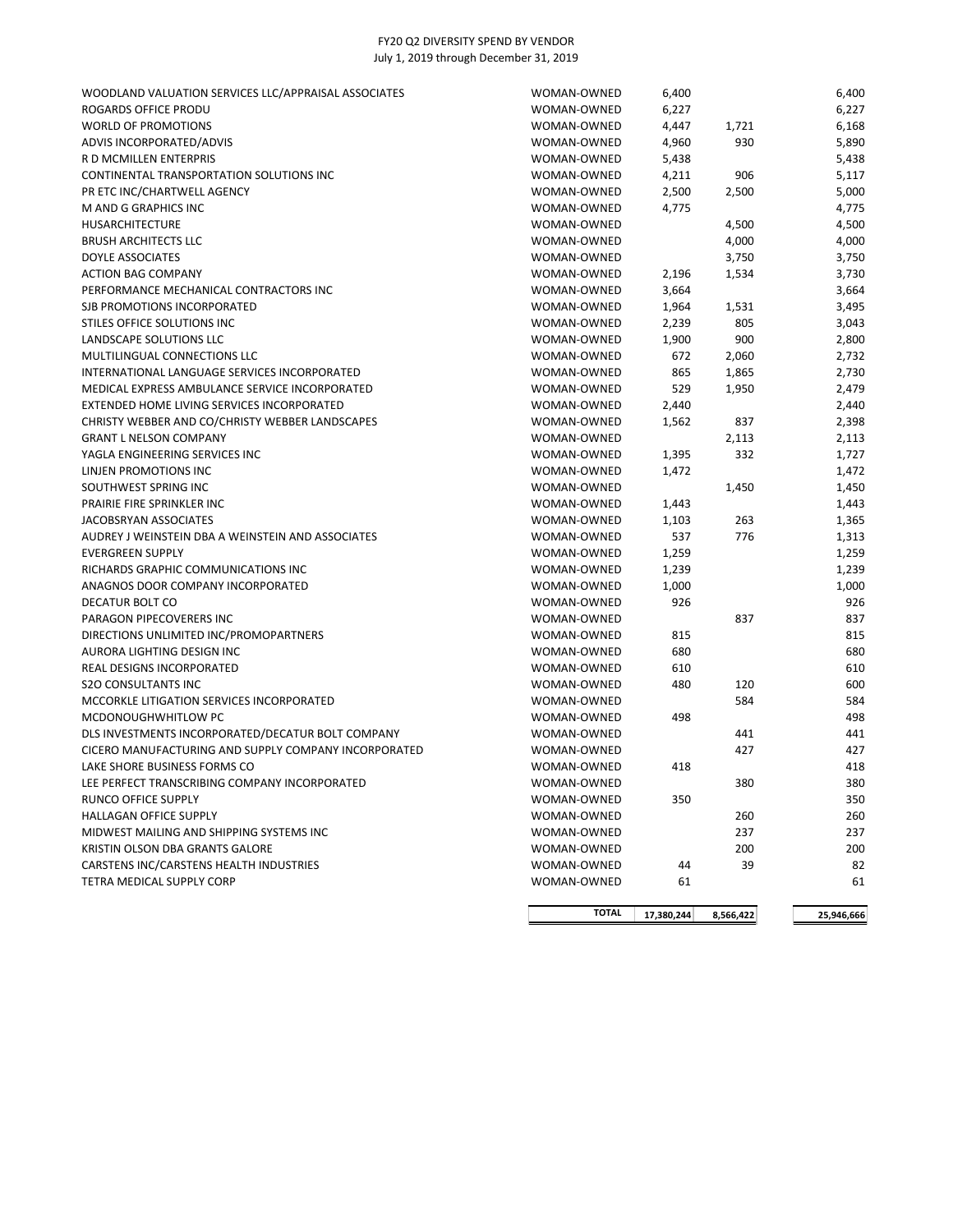| <b>VENDOR NAME</b>                                         | <b>Minority-Category</b>          | FY20 Q1<br>(Through<br>9/30/2019 | <b>FY20 Q2</b><br>(Through<br>12/31/2019 | <b>FY20</b><br>(Through<br>12/31/2019) |
|------------------------------------------------------------|-----------------------------------|----------------------------------|------------------------------------------|----------------------------------------|
| CHICAGO LIGHTHOUSE FOR PEOPLE WHO ARE BLIND AND VISUALLY I | DISABLED/SHELTERED/REHABILITATION | 1,904,138                        | 2,060,366                                | 3,964,504                              |
| LCM ARCHITECTS LLC                                         | DISABLED/SHELTERED/REHABILITATION | 448.720                          | 140,994                                  | 589,714                                |
| DEVELOPMENTAL SERVICES CENTER                              | DISABLED/SHELTERED/REHABILITATION | 25,718                           | 32,908                                   | 58,626                                 |
| SEICO INC                                                  | DISABLED/SHELTERED/REHABILITATION | 35,291                           | 7,157                                    | 42,447                                 |
| <b>ENVISION UNLIMITED</b>                                  | DISABLED/SHELTERED/REHABILITATION |                                  | 19,742                                   | 19,742                                 |
| <b>T CASTRO PRODUCE</b>                                    | DISABLED/SHELTERED/REHABILITATION | 11,341                           |                                          | 11,341                                 |
| <b>BRIDGEWAY INCORPORATED</b>                              | DISABLED/SHELTERED/REHABILITATION | 5,107                            | 4,582                                    | 9,689                                  |
| CLAY COUNTY REHABILITATION CENTER INCORPORATED             | DISABLED/SHELTERED/REHABILITATION | 770                              | 666                                      | 1,436                                  |
| <b>COMMUNITY SUPPORT SYSTEMS</b>                           | DISABLED/SHELTERED/REHABILITATION | 630                              | 630                                      | 1,260                                  |
| <b>LASER INNOVATIONS INC</b>                               | DISABLED/SHELTERED/REHABILITATION | 1,023                            |                                          | 1,023                                  |
| <b>CROONERS</b>                                            | DISABLED/SHELTERED/REHABILITATION | 435                              | 410                                      | 845                                    |
| LEE'S FOODSERVICE PARTS AND REPAIRS INC                    | DISABLED/SHELTERED/REHABILITATION |                                  | 360                                      | 360                                    |
| LESTER AND ROSALIE ANIXTER CENTER                          | DISABLED/SHELTERED/REHABILITATION | 150                              |                                          | 150                                    |
| ARC OF THE QUAD CITIES AREA                                | DISABLED/SHELTERED/REHABILITATION |                                  | 45                                       | 45                                     |
|                                                            | <b>TOTAL</b>                      | 2,433,321                        | 2,267,860                                | 4,701,182                              |